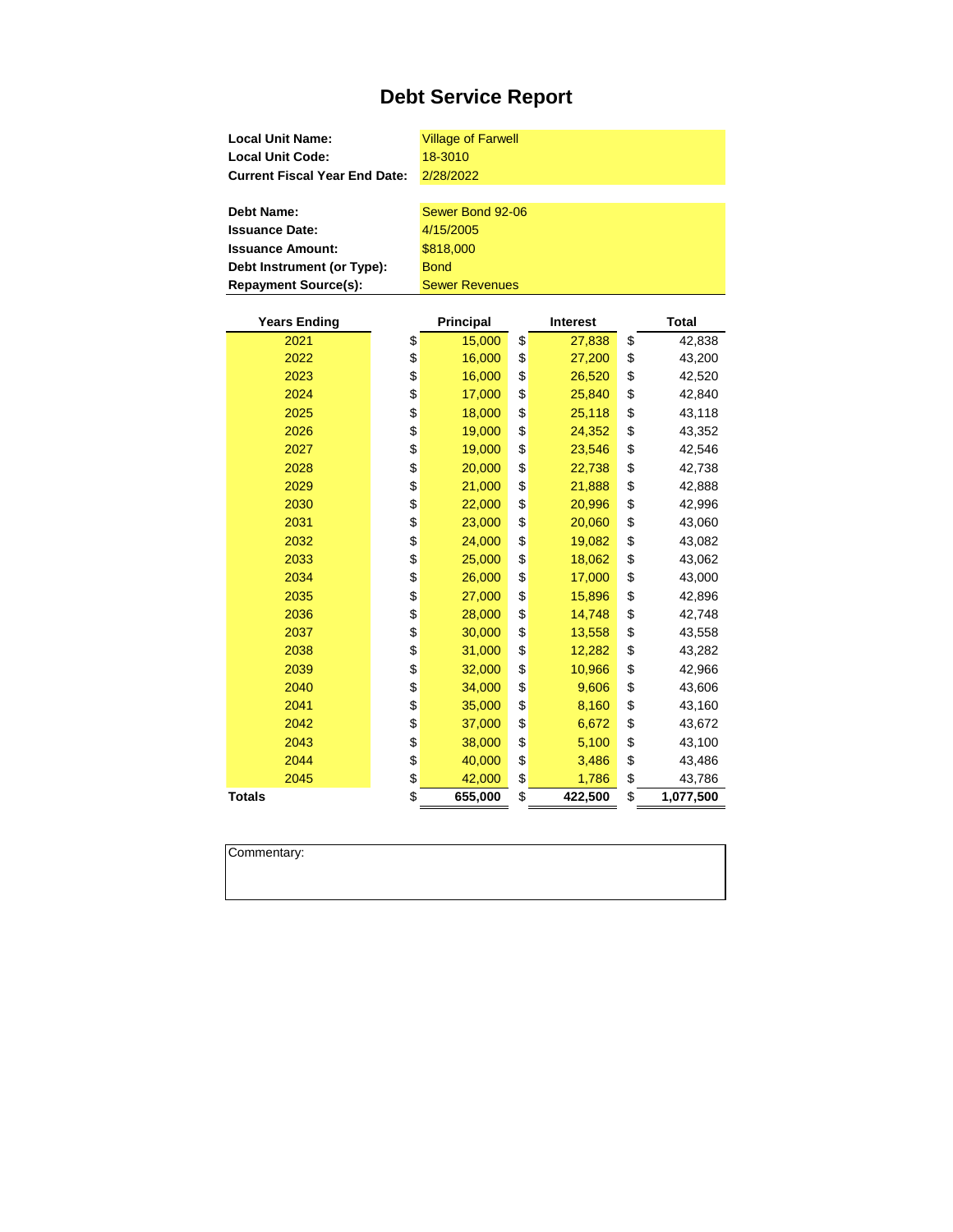| <b>Local Unit Name:</b>              |         | <b>Village of Farwell</b> |    |                 |    |              |  |  |
|--------------------------------------|---------|---------------------------|----|-----------------|----|--------------|--|--|
| <b>Local Unit Code:</b>              | 18-3010 |                           |    |                 |    |              |  |  |
| <b>Current Fiscal Year End Date:</b> |         | 2/28/2022                 |    |                 |    |              |  |  |
|                                      |         |                           |    |                 |    |              |  |  |
| <b>Debt Name:</b>                    |         | Water Bond 91-09          |    |                 |    |              |  |  |
| <b>Issuance Date:</b>                |         | 9/1/2009                  |    |                 |    |              |  |  |
| <b>Issuance Amount:</b>              |         | \$960,000                 |    |                 |    |              |  |  |
| Debt Instrument (or Type):           |         | <b>Bond</b>               |    |                 |    |              |  |  |
| <b>Repayment Source(s):</b>          |         | <b>Water Revenues</b>     |    |                 |    |              |  |  |
|                                      |         |                           |    |                 |    |              |  |  |
| <b>Years Ending</b>                  |         | <b>Principal</b>          |    | <b>Interest</b> |    | <b>Total</b> |  |  |
| 2021                                 | \$      | 27,000                    | \$ | 23,920          | \$ | 50,920       |  |  |
| 2022                                 | \$      | 28,000                    | \$ | 23,042          | \$ | 51,042       |  |  |
| 2023                                 | \$      | 28,000                    | \$ | 22,132          | \$ | 50,132       |  |  |
| 2024                                 | \$      | 29,000                    | \$ | 21,222          | \$ | 50,222       |  |  |
| 2025                                 | \$      | 30,000                    | \$ | 20,280          | \$ | 50,280       |  |  |
| 2026                                 | \$      | 31,000                    | \$ | 19,306          | \$ | 50,306       |  |  |
| 2027                                 | \$      | 32,000                    | \$ | 18,298          | \$ | 50,298       |  |  |
| 2028                                 | \$      | 33,000                    | \$ | 17,258          | \$ | 50,258       |  |  |
| 2029                                 | \$      | 34,000                    | \$ | 16,186          | \$ | 50,186       |  |  |
| 2030                                 | \$      | 35,000                    | \$ | 15,080          | \$ | 50,080       |  |  |
| 2031                                 | \$      | 37,000                    | \$ | 13,942          | \$ | 50,942       |  |  |
| 2032                                 | \$      | 38,000                    | \$ | 12,740          | \$ | 50,740       |  |  |
| 2033                                 | \$      | 39,000                    | \$ | 11,506          | \$ | 50,506       |  |  |
| 2034                                 | \$      | 40,000                    | \$ | 10,238          | \$ | 50,238       |  |  |

**\$** 42,000 \$ 8,938 \$ 50,938 **\$** 43,000 \$ 7,572 \$ 50,572 \$ 44,000 \$ 6,176 \$ 50,176 **\$** 46,000 \$ 4,746 \$ 50,746 \$ 47,000 \$ 3,250 \$ 50,250 2040 \$ 53,000 \$ 1,722 \$ 54,722

**Totals \$ 736,000 \$ 277,554 \$ 1,013,554**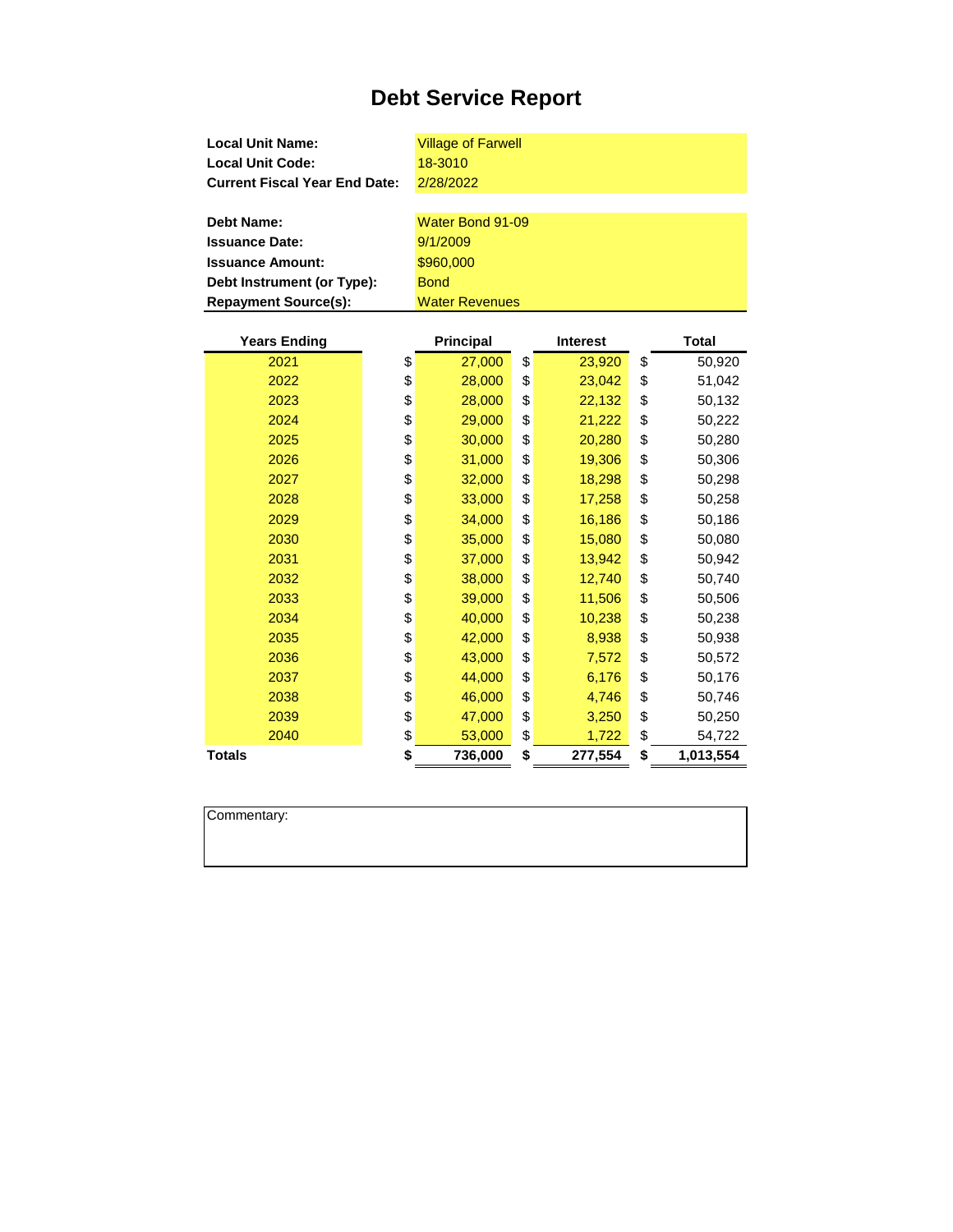| <b>Local Unit Name:</b>              | <b>Village of Farwell</b> |                 |                 |
|--------------------------------------|---------------------------|-----------------|-----------------|
| <b>Local Unit Code:</b>              | 18-3010                   |                 |                 |
| <b>Current Fiscal Year End Date:</b> | 2/28/2022                 |                 |                 |
|                                      |                           |                 |                 |
| <b>Debt Name:</b>                    | Water Bond 91-12          |                 |                 |
| <b>Issuance Date:</b>                | 5/9/2018                  |                 |                 |
| <b>Issuance Amount:</b>              | \$1,257,000               |                 |                 |
| Debt Instrument (or Type):           | <b>Bond</b>               |                 |                 |
| <b>Repayment Source(s):</b>          | <b>Water Revenues</b>     |                 |                 |
|                                      |                           |                 |                 |
| <b>Years Ending</b>                  | Principal                 | <b>Interest</b> | Total           |
| 2021                                 | \$<br>19,000              | \$<br>33,056    | \$<br>52,056    |
| 2022                                 | \$<br>20,000              | \$<br>32,532    | \$<br>52,532    |
| 2023                                 | \$<br>20,000              | \$<br>31,982    | \$<br>51,982    |
| 2024                                 | \$<br>21,000              | \$<br>31,432    | \$<br>52,432    |
| 2025                                 | \$<br>21,000              | \$<br>30,856    | \$<br>51,856    |
| 2026                                 | \$<br>22,000              | \$<br>30,278    | \$<br>52,278    |
| 2027                                 | \$<br>23,000              | \$<br>29,672    | \$<br>52,672    |
| 2028                                 | \$<br>23,000              | \$<br>29,040    | \$<br>52,040    |
| 2029                                 | \$<br>24,000              | \$<br>28,408    | \$<br>52,408    |
| 2030                                 | \$<br>24,000              | \$<br>27,748    | \$<br>51,748    |
| 2031                                 | \$<br>25,000              | \$<br>27,088    | \$<br>52,088    |
| 2032                                 | \$<br>26,000              | \$<br>26,400    | \$<br>52,400    |
| 2033                                 | \$<br>27,000              | \$<br>25,686    | \$<br>52,686    |
| 2034                                 | \$<br>27,000              | \$<br>24,942    | \$<br>51,942    |
| 2035                                 | \$<br>28,000              | \$<br>24,200    | \$<br>52,200    |
| 2036                                 | \$<br>29,000              | \$<br>23,430    | \$<br>52,430    |
| 2037                                 | \$<br>30,000              | \$<br>22,632    | \$<br>52,632    |
| 2038                                 | \$<br>30,000              | \$<br>21,808    | \$<br>51,808    |
| 2039                                 | \$<br>31,000              | \$<br>20,982    | \$<br>51,982    |
| 2040                                 | \$<br>32,000              | \$<br>20,130    | \$<br>52,130    |
| 2041                                 | \$<br>33,000              | \$<br>19,250    | \$<br>52,250    |
| 2042                                 | \$<br>34,000              | \$<br>18,342    | \$<br>52,342    |
| 2043                                 | \$<br>35,000              | \$<br>17,408    | \$<br>52,408    |
| 2044                                 | \$<br>36,000              | \$<br>16,446    | \$<br>52,446    |
| 2045                                 | \$<br>37,000              | \$<br>15,456    | \$<br>52,456    |
| 2046                                 | \$<br>38,000              | \$<br>14,438    | \$<br>52,438    |
| 2047                                 | \$<br>39,000              | \$<br>13,392    | \$<br>52,392    |
| 2048                                 | \$<br>40,000              | \$<br>12,320    | \$<br>52,320    |
| 2049                                 | \$<br>41,000              | \$<br>11,220    | \$<br>52,220    |
| 2050                                 | \$<br>42,000              | \$<br>10,092    | \$<br>52,092    |
| 2051                                 | \$<br>43,000              | \$<br>8,938     | \$<br>51,938    |
| 2052                                 | \$<br>44,000              | \$<br>7,756     | \$<br>51,756    |
| 2053                                 | \$<br>46,000              | \$<br>6,546     | \$<br>52,546    |
| 2054                                 | \$<br>47,000              | \$<br>5,280     | \$<br>52,280    |
| 2055                                 | \$<br>48,000              | \$<br>3,988     | \$<br>51,988    |
| 2056                                 | \$<br>50,000              | \$<br>2,668     | \$<br>52,668    |
| 2057                                 | \$<br>47,000              | \$<br>1,292     | \$<br>48,292    |
| <b>Totals</b>                        | \$<br>1,202,000           | \$<br>727,134   | \$<br>1,929,134 |
|                                      |                           |                 |                 |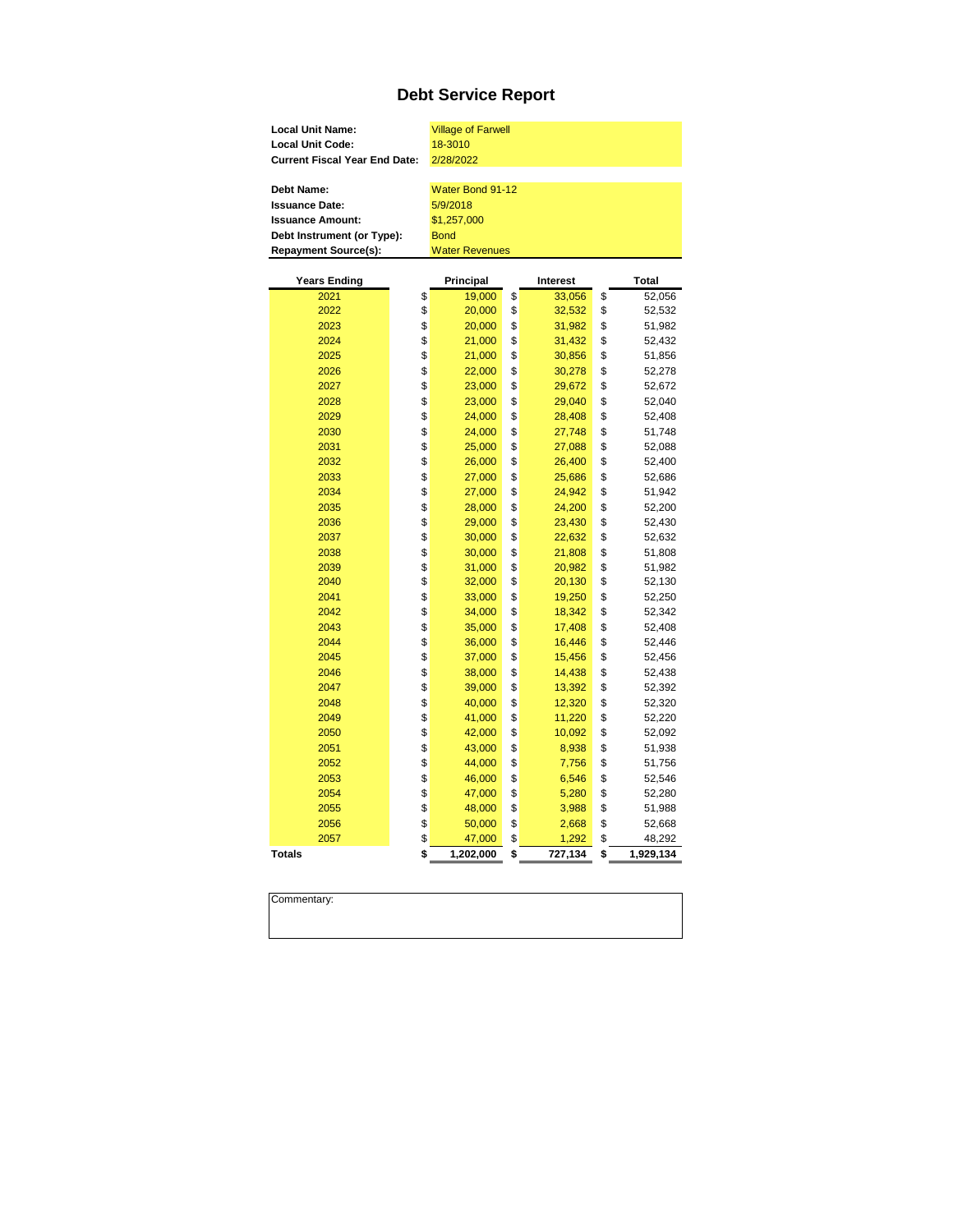| <b>Local Unit Name:</b>              |         | <b>Village of Farwell</b> |                 |               |
|--------------------------------------|---------|---------------------------|-----------------|---------------|
| <b>Local Unit Code:</b>              | 18-3010 |                           |                 |               |
| <b>Current Fiscal Year End Date:</b> |         | 2/28/2022                 |                 |               |
|                                      |         |                           |                 |               |
| <b>Debt Name:</b>                    |         | Water Bond 91-14          |                 |               |
| <b>Issuance Date:</b>                |         | 5/9/2018                  |                 |               |
| <b>Issuance Amount:</b>              |         | \$376,000                 |                 |               |
| Debt Instrument (or Type):           |         | <b>Bond</b>               |                 |               |
| <b>Repayment Source(s):</b>          |         | <b>Water Revenues</b>     |                 |               |
|                                      |         |                           |                 |               |
| <b>Years Ending</b>                  |         | Principal                 | <b>Interest</b> | Total         |
| 2021                                 | \$      | 6,000                     | \$<br>9,900     | \$<br>15,900  |
| 2022                                 | \$      | 6,000                     | \$<br>9,736     | \$<br>15,736  |
| 2023                                 | \$      | 6,000                     | \$<br>9,570     | \$<br>15,570  |
| 2024                                 | \$      | 6,000                     | \$<br>9,406     | \$<br>15,406  |
| 2025                                 | \$      | 6,000                     | \$<br>9,240     | \$<br>15,240  |
| 2026                                 | \$      | 7,000                     | \$<br>9,076     | \$<br>16,076  |
| 2027                                 | \$      | 7,000                     | \$<br>8,882     | \$<br>15,882  |
| 2028                                 | \$      | 7,000                     | \$<br>8,690     | \$<br>15,690  |
| 2029                                 | \$      | 7,000                     | \$<br>8,498     | \$<br>15,498  |
| 2030                                 | \$      | 7,000                     | \$<br>8,306     | \$<br>15,306  |
| 2031                                 | \$      | 8,000                     | \$<br>8,112     | \$<br>16,112  |
| 2032                                 | \$      | 8,000                     | \$<br>7,892     | \$<br>15,892  |
| 2033                                 | \$      | 8,000                     | \$<br>7,672     | \$<br>15,672  |
| 2034                                 | \$      | 8,000                     | \$<br>7,452     | \$<br>15,452  |
| 2035                                 | \$      | 8,000                     | \$<br>7,232     | \$<br>15,232  |
| 2036                                 | \$      | 9,000                     | \$<br>7,012     | \$<br>16,012  |
| 2037                                 | \$      | 9,000                     | \$<br>6,766     | \$<br>15,766  |
| 2038                                 | \$      | 9,000                     | \$<br>6,518     | \$<br>15,518  |
| 2039                                 | \$      | 9,000                     | \$<br>6,270     | \$<br>15,270  |
| 2040                                 | \$      | 10,000                    | \$<br>6,022     | \$<br>16,022  |
| 2041                                 | \$      | 10,000                    | \$<br>5,748     | \$<br>15,748  |
| 2042                                 | \$      | 10,000                    | \$<br>5,472     | \$<br>15,472  |
| 2043                                 | \$      | 10,000                    | \$<br>5,198     | \$<br>15,198  |
| 2044                                 | \$      | 11,000                    | \$<br>4,922     | \$<br>15,922  |
| 2045                                 | \$      | 11,000                    | \$<br>4,620     | \$<br>15,620  |
| 2046                                 | \$      | 11,000                    | \$<br>4,318     | \$<br>15,318  |
| 2047                                 | \$      | 12,000                    | \$<br>4,016     | \$<br>16,016  |
| 2048                                 | \$      | 12,000                    | \$<br>3,686     | \$<br>15,686  |
| 2049                                 | \$      | 12,000                    | \$<br>3,356     | \$<br>15,356  |
| 2050                                 | \$      | 13,000                    | \$<br>3,026     | \$<br>16,026  |
| 2051                                 | \$      | 13,000                    | \$<br>2,668     | \$<br>15,668  |
| 2052                                 | \$      | 13,000                    | \$<br>2,310     | \$<br>15,310  |
| 2053                                 | \$      | 14,000                    | \$<br>1,952     | \$<br>15,952  |
| 2054                                 | \$      | 14,000                    | \$<br>1,568     | \$<br>15,568  |
| 2055                                 | \$      | 14,000                    | \$<br>1,182     | \$<br>15,182  |
| 2056                                 | \$      | 15,000                    | \$<br>798       | \$<br>15,798  |
| 2057                                 | \$      | 14,000                    | \$<br>386       | \$<br>14,386  |
| <b>Totals</b>                        | \$      | 360,000                   | \$<br>217,478   | \$<br>577,478 |
|                                      |         |                           |                 |               |